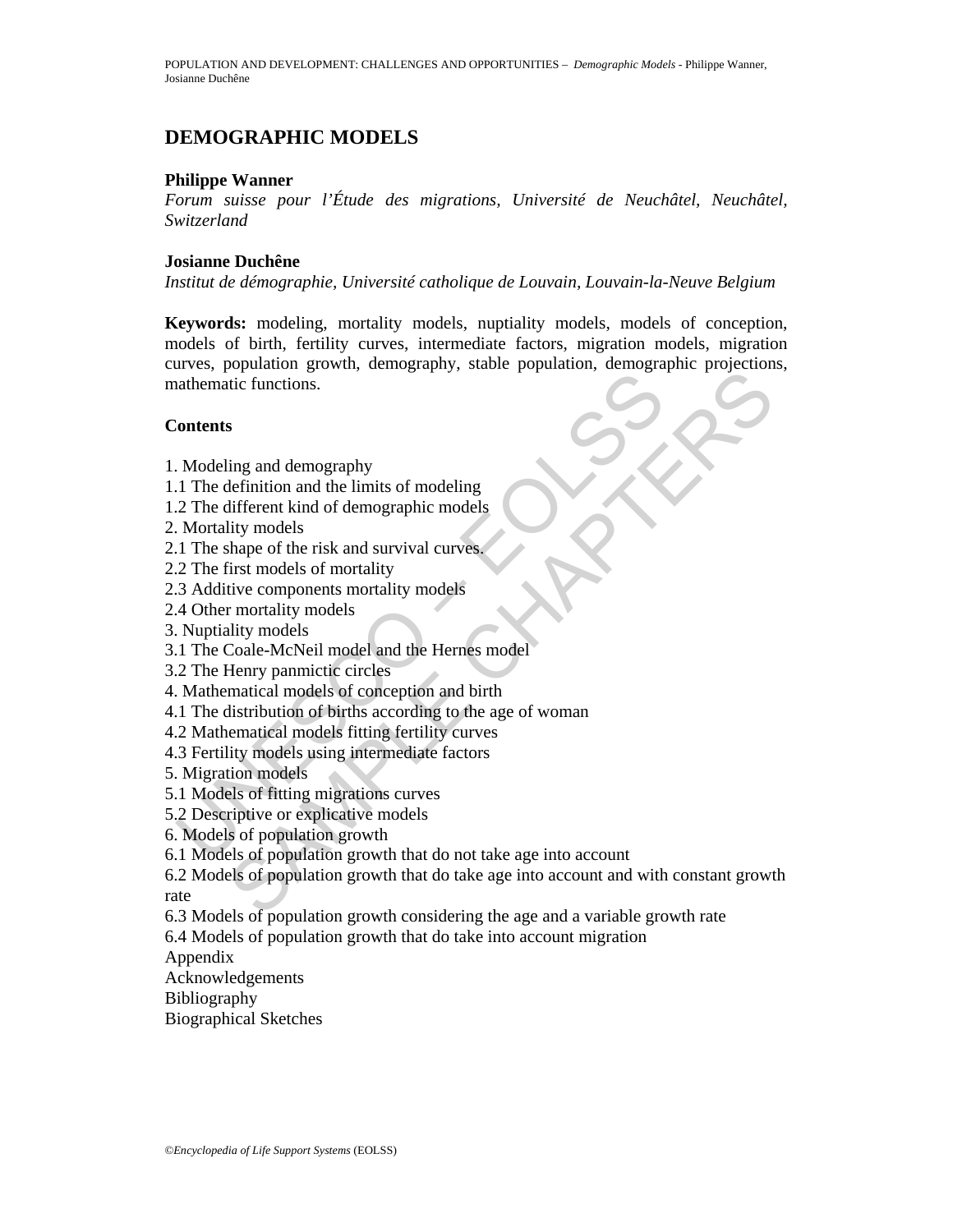## **Summary**

A model is a simplified and most often mathematical representation of reality, frequently used in demography to understand mortality, nuptiality, fertility, migration and demographic evolution. We can distinguish the fitting of demographic curves and the modeling of processes in order to understand, explain and describe the behavior of populations. In this paper, different kinds of models are discussed.

For instance, mortality laws were for a long time very simplistic and not always accurate. On the contrary, some of the most recent models are complex, but they do not always give more information. In fact, there is no mathematical function that is able to translate exactly current mortality patterns.

foncerning fertility, fitting curves allows, for example, the force<br>ends. It is also useful to improve the measure of fertility indicators wi<br>tata is not perfect. Other models suppose that general fertility rate<br>cundity, n ing fertility, fitting curves allows, for example, the forceasting of fertilit<br>is also useful to improve the measure of fertility indicators when the quality<br>of perfect. Other models suppose that general fertility rate is Concerning fertility, fitting curves allows, for example, the forecasting of fertility trends. It is also useful to improve the measure of fertility indicators when the quality of data is not perfect. Other models suppose that general fertility rate is a function of fecundity, nuptiality, contraception use and effectiveness and induced abortion or are oriented toward the analysis of fertility control.

Less attention has been paid to migration modeling, perhaps because of the absence of underlying biologically governed processes. In return, migration models have to take into account the spatial dimension, and also socio-economic factors. They are therefore generally rich and multidisciplinary. Contrary to mortality or fertility, there are few models of age-specific migration curve adjustment.

Finally, models of unconstrained population growth tend to be based on exponential curves depending only on the initial population size, time, and the intrinsic rate of growth. Lotka has established the basic ideas of the stable population theory.

## **1. Modeling and demography**

*Modeling* is one of the possible forms of scientific approach, often used in social science and in particular in demography. A *model* is a simplified and most often mathematical representation of reality, which includes the variables that may account for the explanation of the aspects taken into account.

This simplification process leads to an improvement in the perception of reality and allows operations that can not be conducted otherwise, for example the simulation by the manipulation of a limited number of parameters, in order to measure their impact on the studied dimension. Indeed, one of the main characteristics of a model is that it must be easier to handle than the reality. Modeling is then useful in formulating and solving some complex problems.

A condition for modeling is to express the reality and its dimensions in precise terms. The expressions or terms used to describe an observed reality have often ambiguous meanings. This does not allow the scientist to understand the underlying mechanisms and to measure the studied dimensions in an accurate way. In the mathematical language, symbols are strictly and uniquely defined and they answer to precise and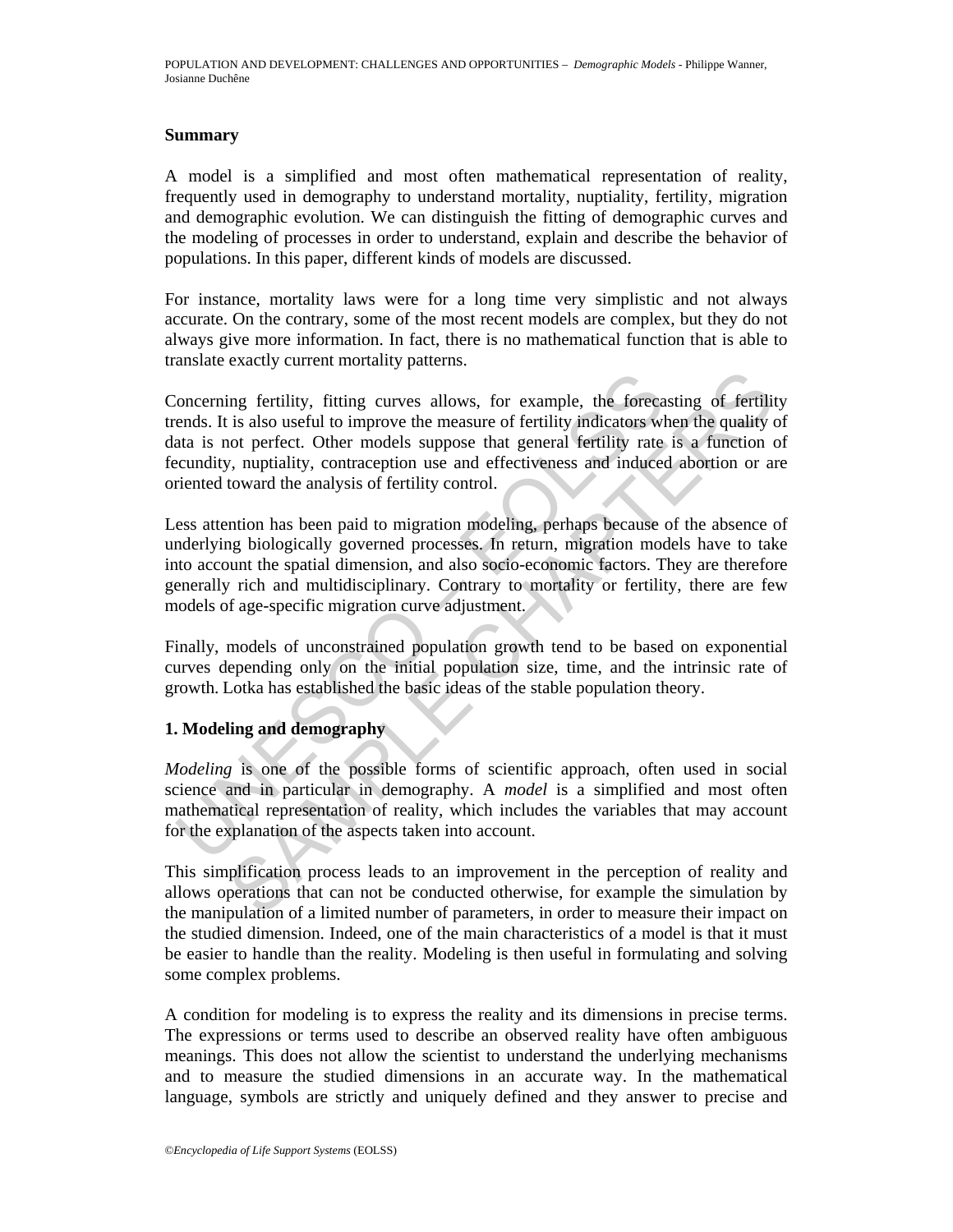explicit rules of manipulation. Hypotheses must also be explicitly and precisely formulated. If it is not the case, modeling is not valid.

The earliest models were *physical*. If they were usually fairly easy to construct, they also were difficult to modify. After the physical models, the second kind of models were the graphical ones, easier to construct but more abstract and then less understandable. More recently, *symbolic* models came into use. This type of models is easier to manipulate compared to physical ones. They are abstract and the number of variables that may be included is unlimited. Symbolic models have had different stages of development. The first ones were empirical; then in the 1850s came curve-fitting models. Thereafter they became deterministic, and finally stochastic. Demographic models described in this paper are most often symbolic ones.

bemography is particularly suitable for the use of models, and among<br>mes because the studied events – such as births, deaths, marriage or d<br>tensity – expressed by rates or proportions – are numerical. How<br>figure number of phy is particularly suitable for the use of models, and among them numericause the studied events – such as births, deaths, marriage or divorce - and the – expressed by rates or proportions – are numerical. However, despit Demography is particularly suitable for the use of models, and among them numerical ones because the studied events – such as births, deaths, marriage or divorce - and their intensity – expressed by rates or proportions – are numerical. However, despite the large number of models, numerous demographic problems are still to be studied. Modeling has still a long way to go.

## **1.1 The definition and the limits of modeling**

*Modeling* must be distinguished from *quantification* and from the *use of statistical techniques* to measure dimensions. A confusion between the three concepts often occurs, because all of them use mathematical language. Quantification is used to measure a phenomenon, while statistical techniques allow the validation of hypotheses. These two tools are often used to validate a model.

A confusion is also often made between *model* and *theory*. A model refers to the description of a phenomenon or a category of phenomena. It implies a smaller and less general construction than a theory, which is sometimes less rigorous, but lays claim to a greater explicative value.

The more a model fits correctly the reality, the more we can admit that the mechanisms it describes are correct. When the model correctly predicts several of different observable characteristics and when it can be used in different conditions, then model and theory are merging.

## **1.2 The different kind of demographic models**

In what follows, only specific demographic models are presented. Multidisciplinary models, or models developed in other discipline but also used in demography are not taken into account. We will also distinguish between models concerning the demographic evolution as a whole (stable population models, for example) and models concerning one or more phenomena. Models that deal with the population evolution start from an initial population showing some defined characteristics, and simulate, according to beforehand established rules, the events that modify the size and structure of the population.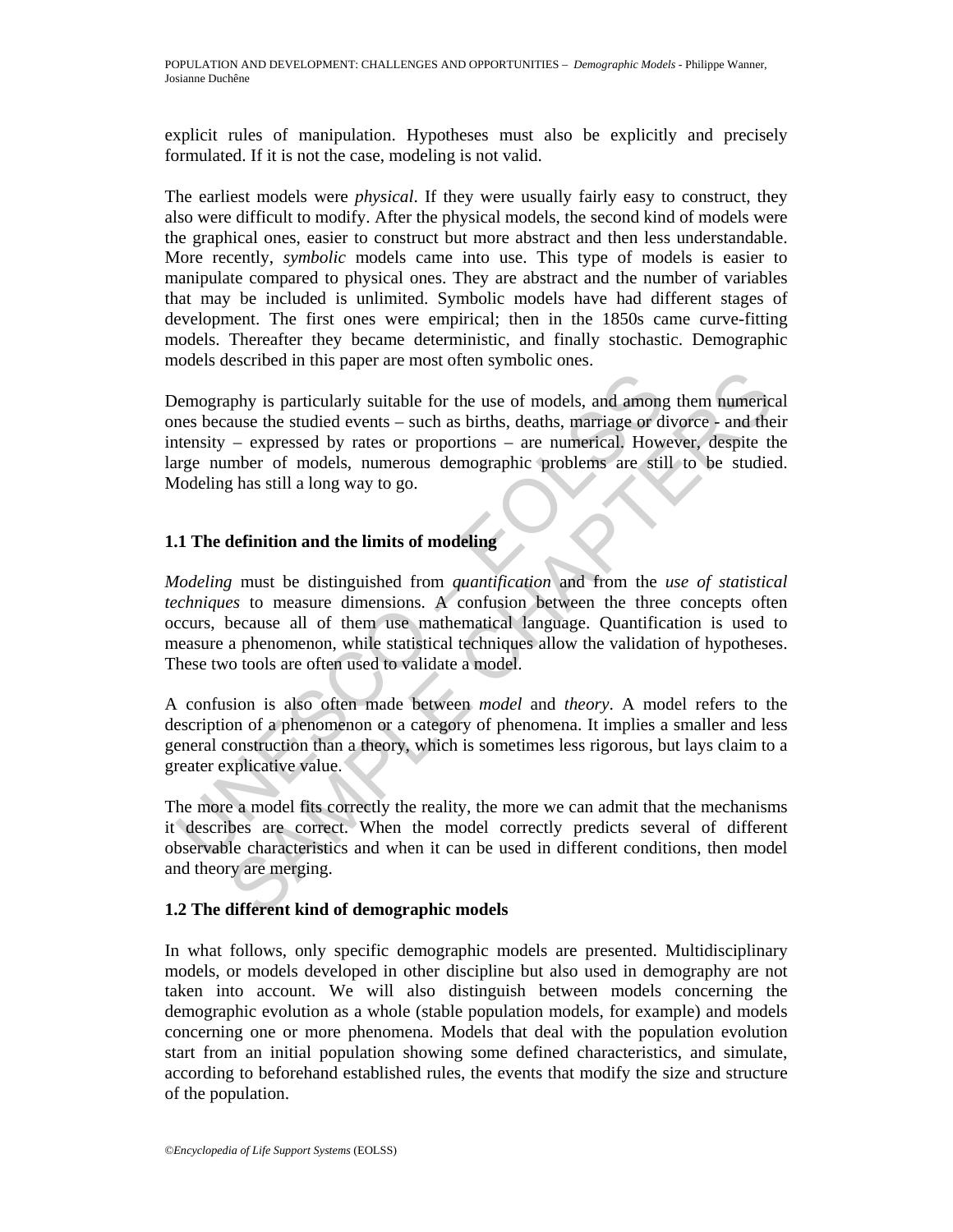Models may vary according to different classifications:

- The way the model takes time into account. When the probabilities of occurrence of an event fluctuates in function of time, the model is considered as a *dynamic* one. If that is not the case, the model is considered as *static*.
- The dimension studied. A *macro-model* deals with groups of individuals presenting the same characteristics, while a *micro-model* deals with each individual considered separately.
- We can also make the distinction between *deterministic* and *stochastic* models. A deterministic model assumes that, if each individual of a group of N persons has a probability p to experiment the event E, this event will occur exactly pN times. A stochastic model assumes that the number of times the event E will occur may differ from one simulation to another and from the expected number pN, but follows a random distribution with a mean equal to pN.

occur may differ from one simulation to another and from the<br>pN, but follows a random distribution with a mean equal to pN.<br>he choice of the model depends on the aim of modeling, as well as<br>isposal: a deterministic macro-m The choice of the model depends on the aim of modeling, as well as the means at our disposal: a deterministic macro-model gives an estimation free from sampling error, but needs the computation of a large range of information. A stochastic micro-model needs less information, is more flexible, but is limited due to the sampling error. There is, in fact, no static micro-model.

Fitting curves are another type of model, which are used when the identification of predictive processes is considered as more important than the precise analysis of explicative mechanisms. This is the case, in particular, when the main target of the modeling is forecasting.

Finally, it must be stated that models presented below are among the most famous demographic models. But other models also exist, and may be useful for some purposes. The target of each scientific approach is to find the best tool to solve the problems under study. Therefore, modeling and models have to be used with care.

## **2. Mortality models**

ccur may differ from one simulation to another and from the expected numbs<br>
N, but follows a random distribution with a mean equal to pN.<br>
ce of the model depends on the aim of modeling, as well as the means at our<br>
a dete Mortality is the demographic phenomenon that has been the most frequently studied. The first mortality law was suggested in the third Century by Ulpien, in order to compute pension rates and life annuities and to implement the Lex Falcidia. This mortality law supposed a constant decrease of the survivals numbers. More recently, in 1662, John Graunt produced a survival table based both on observed data for the youngest and on a geometrical progression between 6 and 76 years. Graunt's model was built at the end of the large epidemics periods. At that time, age was not considered as a factor of mortality risk and Graunt's model was only dependent of time. Some years after, demographers moved from time-dependent models to age-dependent ones. Today, all mortality models are age-dependent ones.

Mortality laws were for a long time very simplistic and not always accurate. On the contrary, some of the most recent models are complex, but they do not always give more information. In fact, there is no mathematical function that is able to translate exactly current mortality patterns.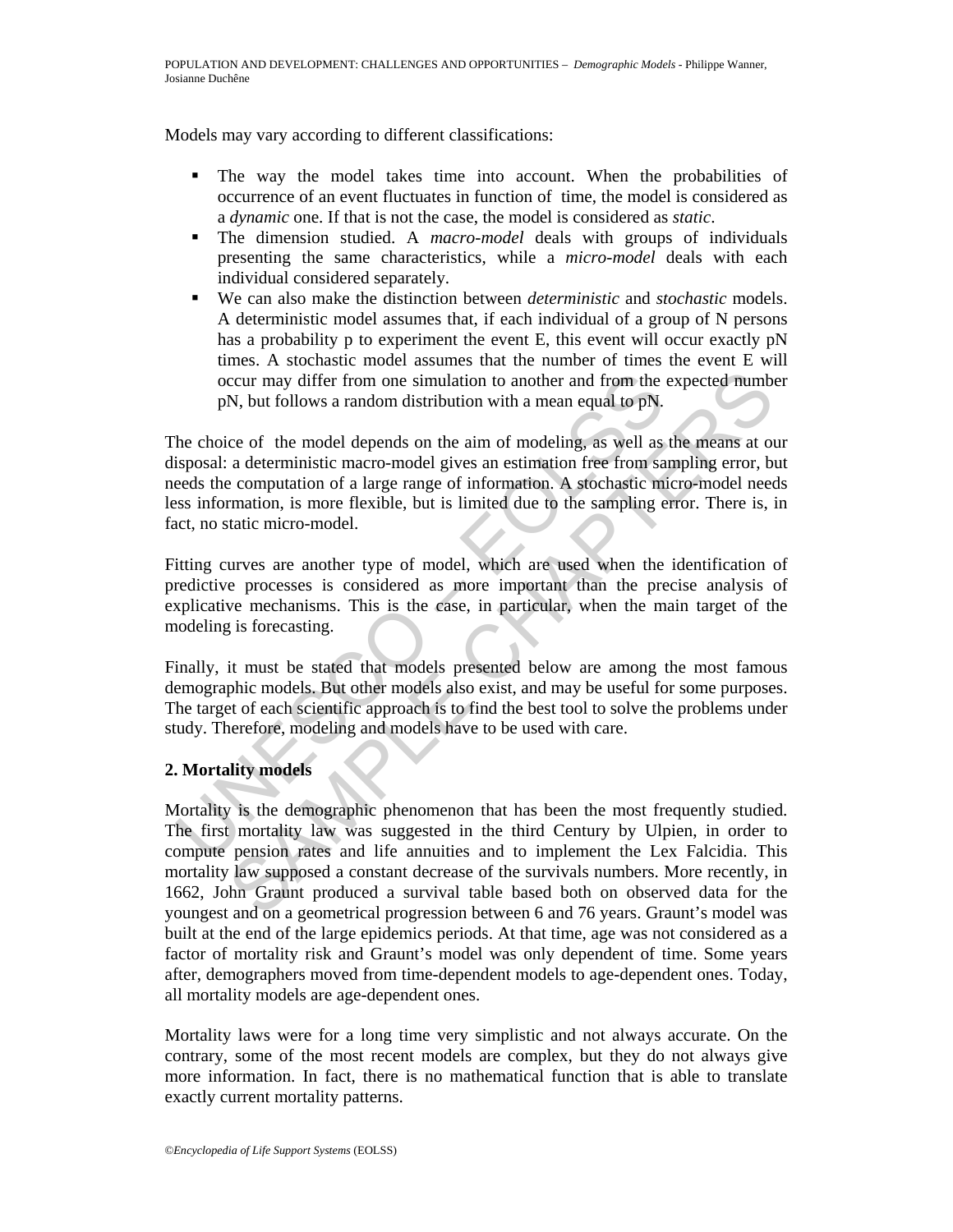Fitting curves are not the only type of mortality models. Some deterministic models were also developed, such as Hamer's model (1906) which dealt with the risk of measles mortality, or spatial models, such as Bartlett's model (1957) concerning the diffusion of epidemic waves. These models are not really considered as demographic ones, and are not discussed here.

## **2.1 The shape of the risk and survival curves.**

The shape of the mortality curves is irregular and therefore models are almost complex (Figure 1). The *risk intensity* decreases during the first 10 years of life, before it increases in different ways according to the mortality level and the characteristics of the population. Thus, in almost all industrialized countries, one can observe between ages 20 and 30 a period of excess mortality, due to violent deaths. Moreover, in several countries, especially African ones, aids epidemics have led to a modification of mortality risk patterns. Finally, in the oldest-old ages (after 90) the increase rate of mortality risk is lower than expected.

The mathematical relationship between the risk function and other mortality functions is obvious, so the choice of the function is not important. In practice, fitting models are expressed in terms of mortality risk, survival probability or other derived functions (death distribution, instant risk, for example).



Figure 1: Some patterns of mortality risk, according to different levels of life expectancy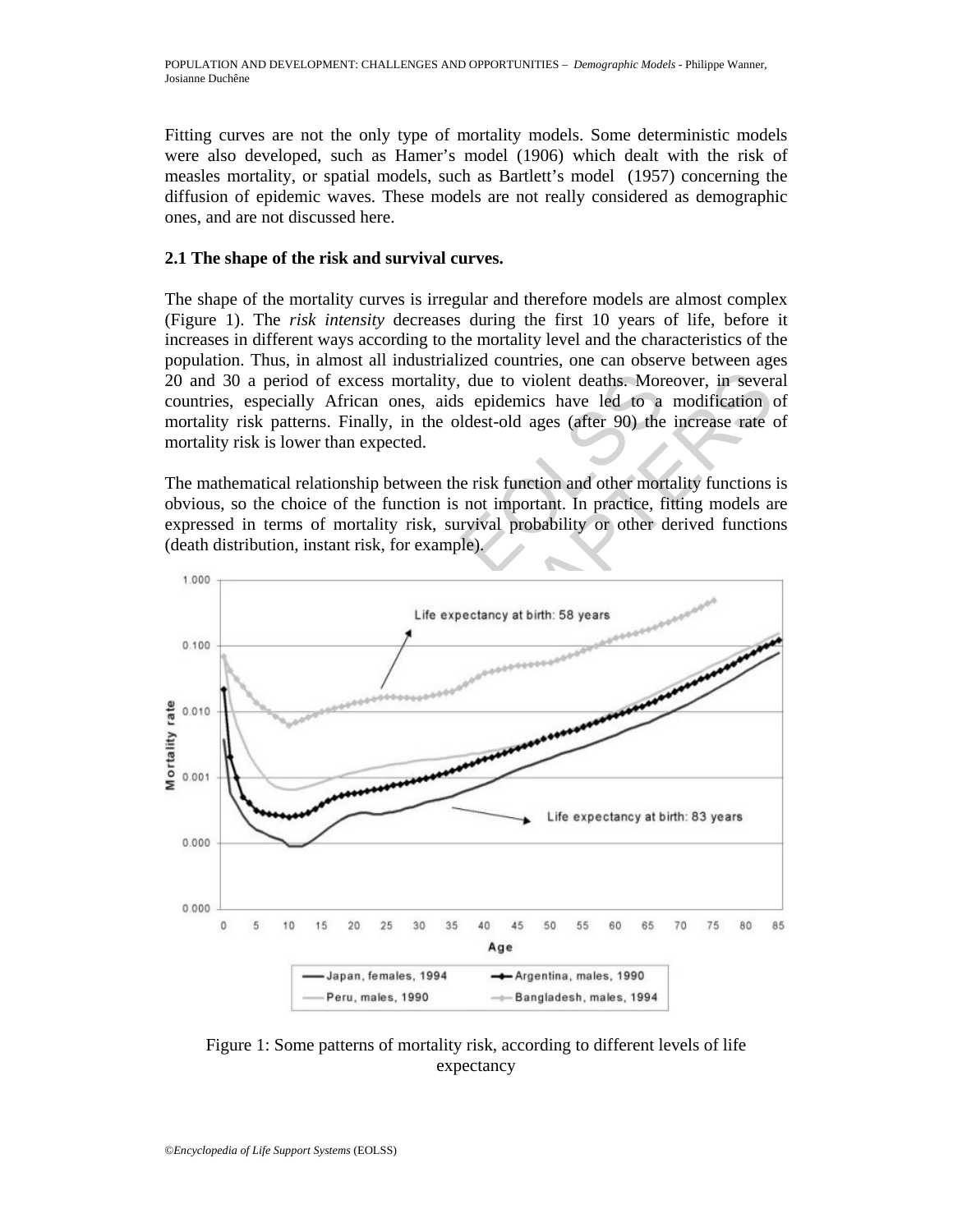## **2.2 The first models of mortality**

In 1662, John Graunt was one of the first to propose a distribution of deaths by age based on scientific assumptions. His work was built on registrations of deaths furnished by the London parishes. The survival function, underlying this distribution, is a geometrical progression between the ages of 6 and 76. From a root of 100 "quick conceptions", Graunt had estimated that only 64 persons would still be alive at the age of 6. After this age, the decrease of the number of survivors is equal to 1/3 (in other terms the proportion of deaths is 2/3) for each ten-years age group. This probability of mortality leads in fact to one survivor remaining at the age of 76.

At the same time (1670), the Dutch Jacob Van Dael proposed a nearly similar model, which assumed a division by two of the number of survivors in each 12 years age groups. In both cases, life expectancy at birth was less than 20. Both models also assumed that mortality risk is not increasing in function of age, in other terms age is not influencing mortality risk. The prevailing epidemics during the period before the formulation of these models is determinant to understand this time-dependent approach.

In 1671 De Wit was the first to express a mortality model for which life expectancy may vary. He also was the first to propose an age-dependent model. De Wit observed an increase of the mortality risk with age. His model is slightly more sophisticated: it assumes that the mortality risk between 63 and 73 is twice the risk between 3 and 53, as well as the risk between 73 and 80 is three times the one between 3 and 53.



Figure 2: The form of the survival function, according to the first models of mortality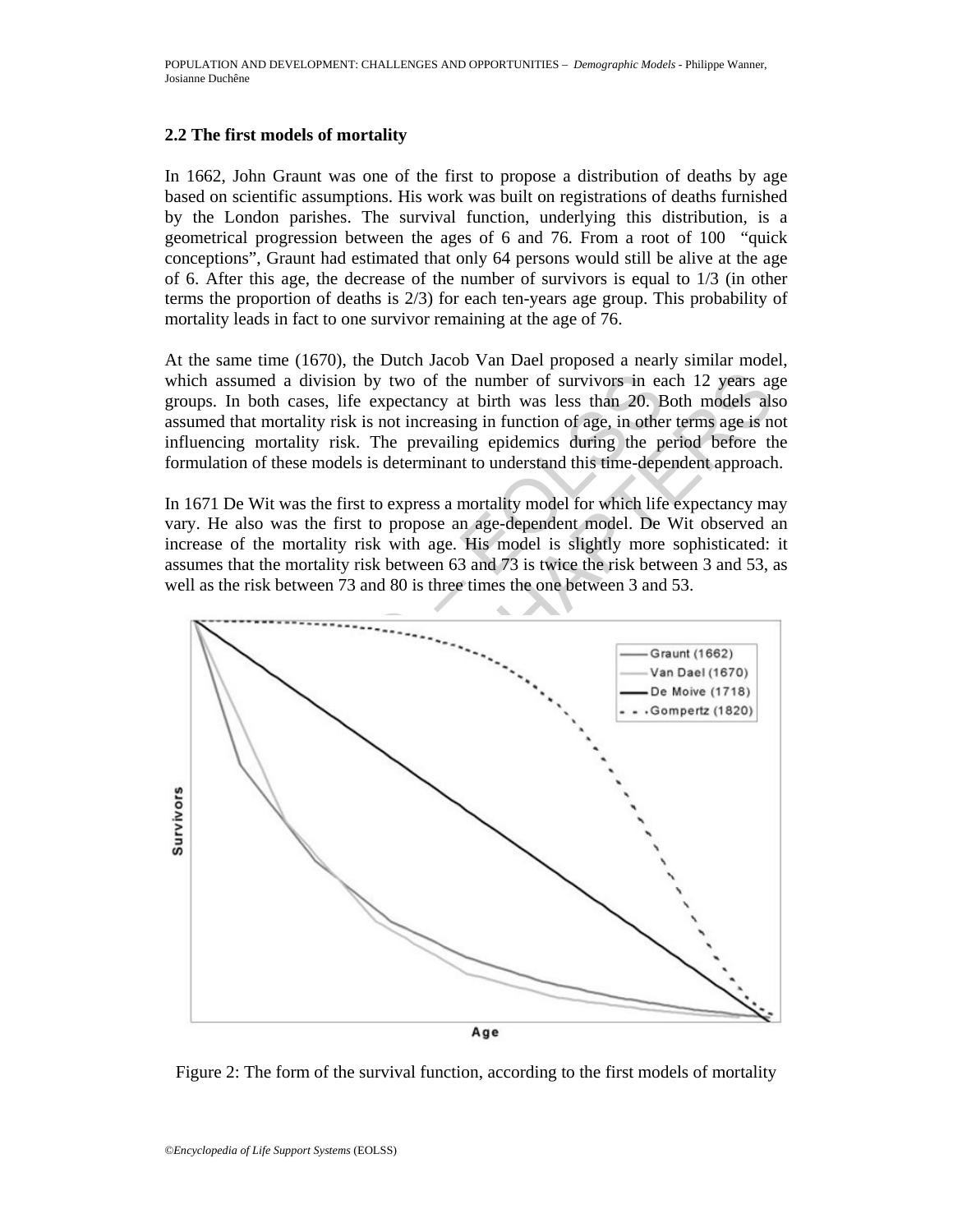The list of such descriptive models dating from the  $18<sup>th</sup>$  or  $19<sup>th</sup>$  century, built in most cases on parish data, is quite long. One of these models, the well-known Abraham de Moive's model, is still in use. The French mathematician formulated, in 1718, a mortality law for which the number of deaths in a life table is the same for each age group. In this way, the survival function decreases at a linear pace (Figure 2), while the mortality risk expressed by the ratio between the number of deaths and the number of survivals, increases more and more quickly with age. De Moive was also the first to introduce the concept of limit of life span.

The Gompertz model is probably the best known and the most often used of all demographic models. Gompertz observed that a geometrical progression fits well the number of survivors when the increase in age follows an arithmetical progression (Figure 2). Moreover, Gompertz's function takes into account the deterioration of the physiological resistance, due to the increase in age. Gompertz's survivors function follows therefore the following expression:  $l_x = kg^{q^x}$  where k, g and q are constants to be estimated.

Figure 2). Moreover, Gompertz's function takes into account the dehysiological resistance, due to the increase in age. Gompertz's stillows therefore the following expression:  $l_x = kg^{q^x}$  where k, g and c estimated.<br>
Villi William Makeham, in the 18<sup>th</sup> century, tried to improve this function and proposed in with the term is the containty, the term particular to add a multiplier term  $h^x$ . This modification represents the theory of partial forces of mortality, which suggests that during the oldest ages, the increase of the mortality risk is even faster than expected in the original function. Gompertz or Makeham's functions are often used to fit mortality curves, especially at the end of mortality tables, when the small size of surviving population requires fitting techniques. The Gompertz's function is also used for modeling in gerontology, biology and ecology.

## **2.3 Additive components mortality models**

2). Moreover, Gompertz's function takes into account the deterioration of th<br>gical resistance, due to the increase in age. Gompettz's survivors functio<br>herefore the following expression:  $1_x = kg^{q^3}$  where k, g and q are c Quickly, demographers understood that an unique multiplicative or exponential function is not sufficient to fit the mortality curve. Models became more sophisticated and most often composed of two or more additive parts (See Appendice 1). The Danish actuary Thiele formulated, at the end of the  $19<sup>th</sup>$  Century, a model that was covering all ages with three components. The first one deals with child mortality, the second with midage mortality, and the third with mortality at oldest ages. This approach is not far from some of the models proposed nowadays. For example, Siler's model (1979) is composed of three components and five parameters. The first component concerns child mortality, the second the hazard risk of death during life and the third (a Gompertz function) is an age-dependent component. Siler was inspired by his studies on animal populations and that is why his model ignores excess mortality due to violent deaths in the age range 20- 30 (Figure 3).

One year after Siler, Heligman and Pollard (1980) demonstrated that a three components and eight parameters model may fit, with a high degree of accuracy, the mortality risk curve. The first component represents the child mortality, the second one the young adults mortality and the third the increase of mortality in older ages. Each parameter has a precise meaning: for example, one represents the intensity of infant mortality, another the mean age at violent death after 20. This model, often used for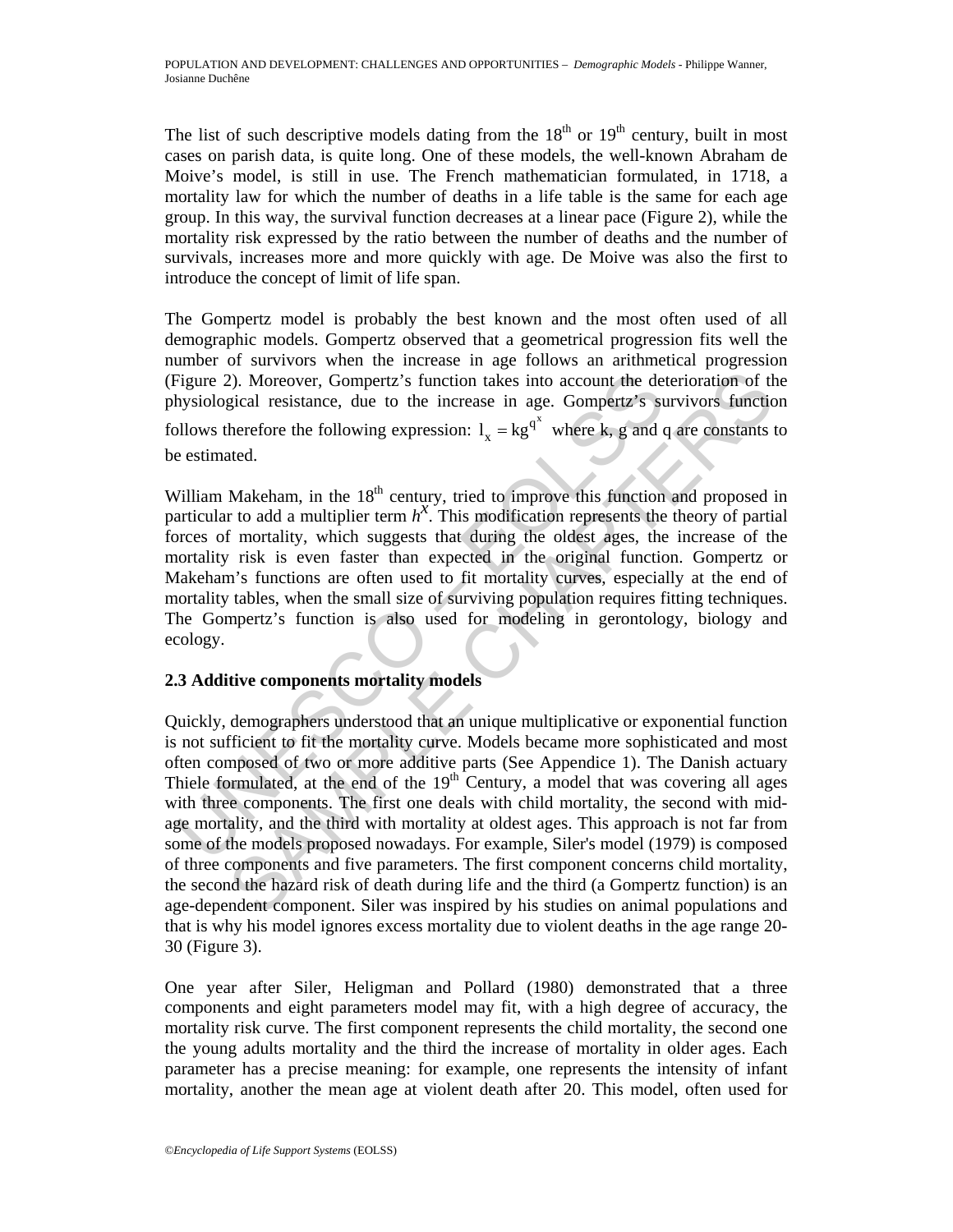forecasting mortality, does not always give better results than Siler's one, which does not take into account violent deaths and deals with 3 parameters less, but fits the best old-age mortality (Figure 3).



Figure 3: Adjustments of mortality risk, according to the most often used models

 The comparison between models introduces the question about the aims of modeling. Improving the quality of a model often requires increasing the number of parameters. However, a model has to stay a simplification of reality and thus has to be quite simple. Moreover, the choice of a model depends on the purpose of modeling. For this reason, Siler's model can be adopted when the estimation of older-age populations should be accurate, while Heligman-Pollard's model is more useful for estimations of mortality at middle-age.

# TO ACCESS ALL THE **26 PAGES** OF THIS CHAPTER, Visit[: http://www.eolss.net/Eolss-sampleAllChapter.aspx](https://www.eolss.net/ebooklib/sc_cart.aspx?File=E1-13-01-07)

#### **Bibliography**

- - -

Bogue, D.J., Arriaga, E.E., Anderton, D.L. and Rumsey, G.W (1993). *Readings in population research*